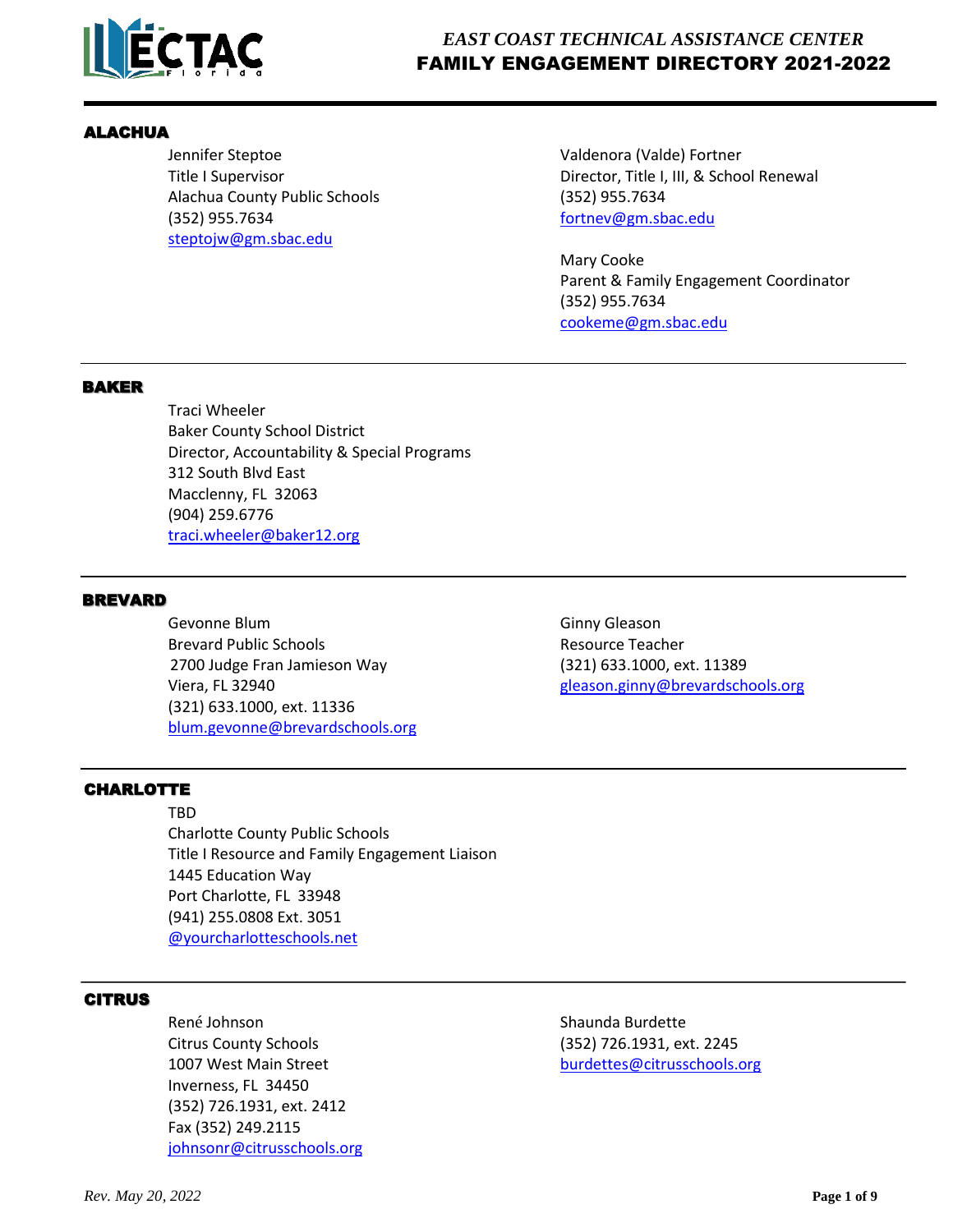

## COLUMBIA

 Joe Adkins Columbia County School District Director, Federal Programs 372 W. Duval Street Lake City, FL 32055-3990 (386) 758.4912 office [adkinsj@columbiak12.com](mailto:adkinsj@columbiak12.com)

## DESOTO

Carrie Fuller Desoto County School District Director, Instructional Services (Title I, III & Migrant) 310 W. Whidden Street (863) 494.4222 x1310 [carrie.fuller@desotoschools.com](mailto:carrie.fuller@desotoschools.com)

## EAST COAST TECHNICAL ASSISTANCE CENTER (ECTAC)

Dr. Maria Longa, Director **Anna Moore** Anna Moore 400 E. Lake Mary Blvd. **All and Secure 2018** Program Specialist Sanford, FL 32773-7127 (850) 251-9928 (407) 320.0244 [anna\\_moore@scps.k12.fl.us](mailto:anna_moore@scps.k12.fl.us) (407) 230.8842 cell [longamj@scps.us](mailto:longamj@scps.us) (407) 320.0302

(407) 320.0293 fax Operations Specialist: Celine Smith (407) 320.0293 fax [celine\\_smith@scps.us](mailto:celine_smith@scps.us)

#### ESCAMBIA

 Leigh Ann South Laura Colo Escambia County School District Escambia County School District TSA-Family & Community Engagement, Title I Title I Director (850) 595.6915 ext. 235 (850) 595.6915, ext. 225 [Lsouth@ecsdfl.us](mailto:Lsouth@ecsdfl.us) leader that the local coloners are leader to be a local coloner to be a local coloner to be a

\_\_\_\_\_\_\_\_\_\_\_\_\_\_\_\_\_\_\_\_\_\_\_\_\_\_\_\_\_\_\_\_\_\_\_\_\_\_\_\_\_\_\_\_\_\_\_\_\_\_\_\_\_\_\_\_\_\_\_\_\_\_\_\_\_\_\_\_\_\_\_\_\_\_\_\_\_\_\_\_\_\_\_\_\_\_\_\_\_\_\_\_\_\_\_

Michelle Lingo Parent & Community Involvement Coordinator (850) 595-6915 ext 278 [mlingo@ecsdfl.us](mailto:mlingo@ecsdfl.us)

# FLAGLER

 Diane Howes Title I & Title III Program Specialist 1769 E. Moody Blvd, Bldg. 2 Bunnell, FL 32110 (386) 437.7526, ext. 1122 Fax: (386) 206.4631 [Howesd@flaglerschools.com](mailto:Howesd@flaglerschools.com)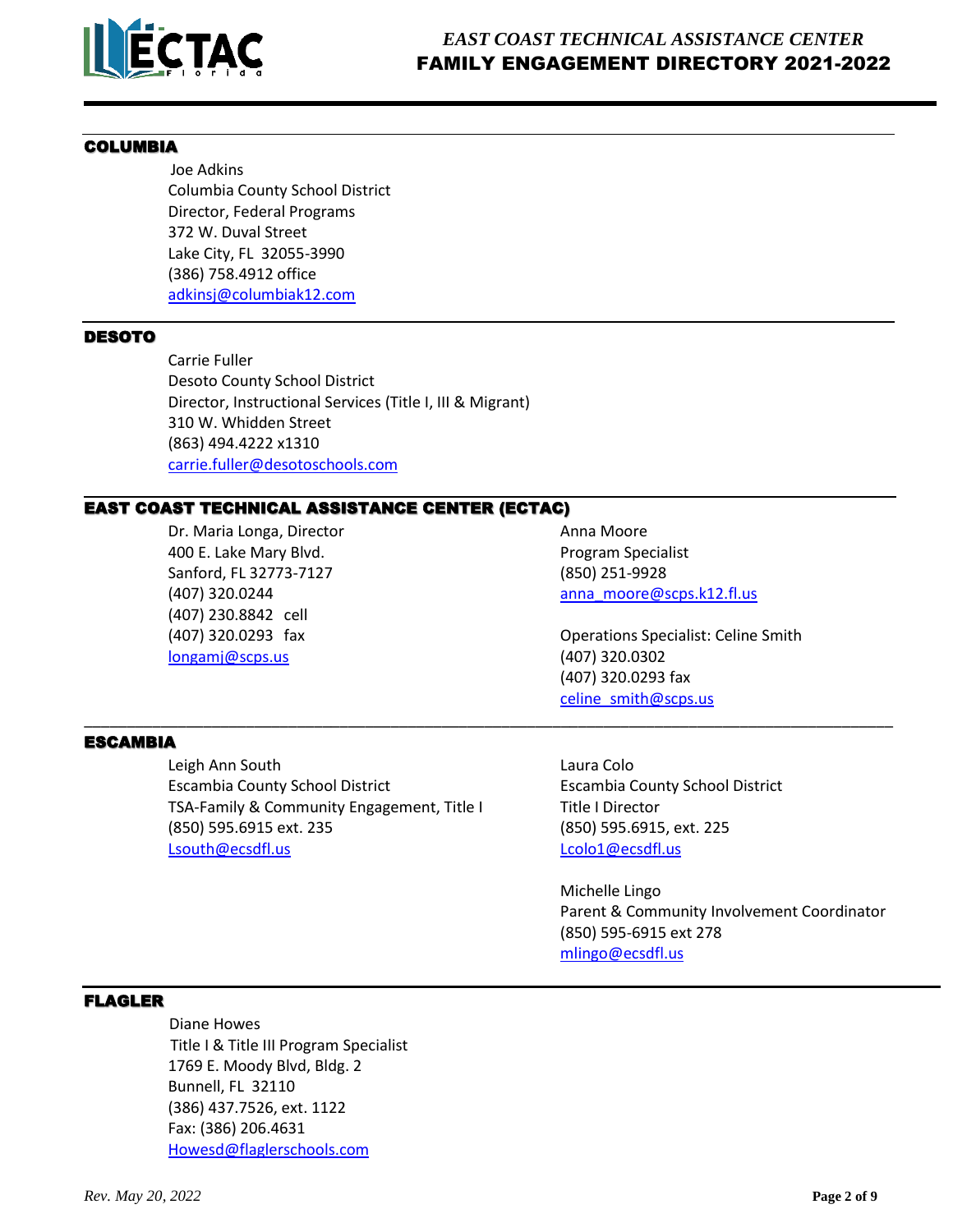

# *EAST COAST TECHNICAL ASSISTANCE CENTER* FAMILY ENGAGEMENT DIRECTORY 2021-2022

# FLORIDA VIRTUAL SCHOOLS

Jenny McDonough **Amanda Tabor** Amanda Tabor Florida Virtual School District Family Engagement Specialist, K-8 2145 Metrocenter Blvd., Suite 100 [atabor@flvs.net](mailto:atabor@flvs.net) Orlando, FL 32835 (904) 669.9021 [jmcdonough@flvs.net](mailto:jmcdonough@flvs.net)

#### GLADES

Andrew Biggar TBD Director, Elementary Academic Services Supervisor, Federal Programs PO Box 459 **and 2012** and 2013 **and 2013 and 2013 [@glades-schools.org](mailto:jennifer.cosby@glades-schools.org)** Moorehaven, FL (863) 946-0202 (863) 946.2083 x2707 (863) 946.1529 fax [andrew.biggar@glades-schools.org](mailto:andrew.biggar@glades-schools.org)

## HAMILTON

 Peggy Hasty Director Federal Programs (386) 792.7807 [peggy.hasty@hamiltonfl.com](mailto:peggy.hasty@hamiltonfl.com)

## **HENDRY**

Dr. Barbara Mundy **Rosa Perez** Rosa Perez 111Curry Street (863) 674.4108 LaBelle, FL 33935 **[perezr@hendry-schools.net](mailto:perezr@hendry-schools.net)** (863) 983.1508 [mundyb@hendry-schools.net](mailto:mundyb@hendry-schools.net)

#### HERNANDO

Mr. Dell Barnes **Kelly Gormley** Manager, Parent & Community Engagement Community and Parental Liaison 919 North Broad St. (352) 797.7070 ext. 247 Brooksville, FL 34601 and the state of the state of the state of the gormley ke@hcsb.k12.fl.us (352) 797.7070 ext. 449 (352) 797.7139 fax Shelby Santos [@hcsb.k12.fl.us](mailto:mendoza_i@hcsb.k12.fl.us) Parent Academy Liaison

Parent Academy website: santos\_sentos\_sentos\_sentos\_sentos\_sentos\_sentos\_sentos\_sentos\_sentos\_sentos\_sentos\_s Hernandoschools.org/parent\_academy

Director of Federal Programs **Administrator of Federal Programs** Administrator of Federal Programs

(352) 797.7070 ext. 239

Beth Zacharias Parent Academy Liaison (352) 797.7070 ext. 267 [zacharias\\_b@hcsb.k12.fl.us](mailto:zacharias_b@hcsb.k12.fl.us)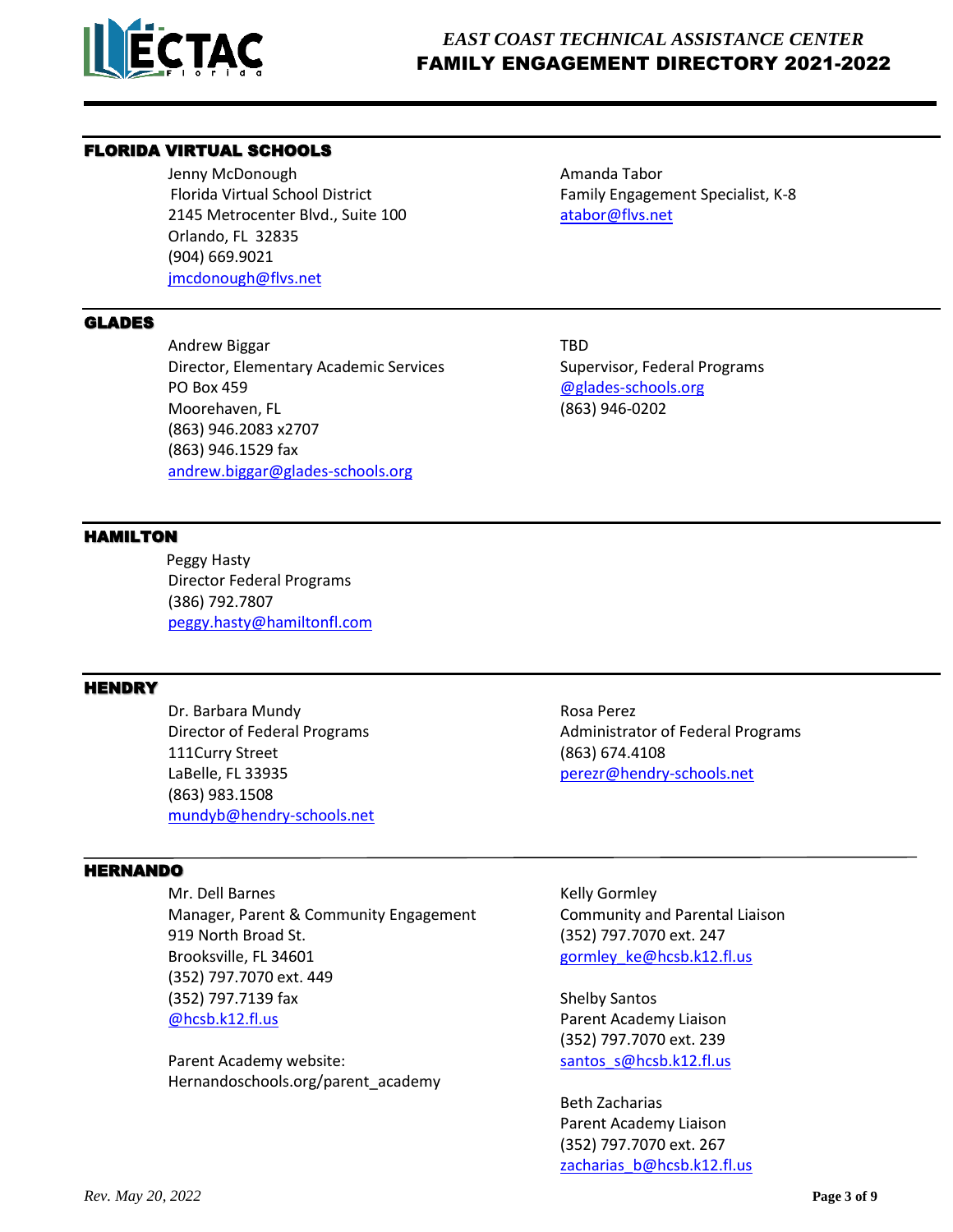

#### HIGHLANDS

 Diane Rivers Resource Teacher, Federal Programs 426 School Street Sebring, FL 33870 (863) 471.5547 [riversd@highlands.k12.fl.us](mailto:riversd@highlands.k12.fl.us)

#### HILLSBOROUGH

Angela Fullwood and a metal metal of the Mercedes Brown Family & Community Engagement Supervisor Title I Resource Teacher 901 E. Kennedy Blvd. (813) 272.4534 (813) 272.4494 [mercedes.brown@sdhc.k12.fl.us](mailto:mercedes.brown@sdhc.k12.fl.us) [angela.fullwood@sdhc.k12.fl.us](mailto:angela.fullwood@sdhc.k12.fl.us)

## INDIAN RIVER

Krista Sadlers **Krista Sadlers** Karen Malits Title I Resource Teacher **Director, Federal Programs** 6500 57th Street (772) 564-3096 Vero Beach, FL 32967 [karen.malits@indianriverschools.org](mailto:karen.malits@indianriverschools.org) (772) 564.6180 [krista.sadlers@indianriverschools.org](mailto:krista.sadlers@indianriverschools.org)

## LAKE

Letizia Haugabrook **Maria Torres** Maria Torres Administrative Coordinator, Title I Parent Involvement Specialist 755 East Broome Street (352) 241.0222, ext. 1 Clermont, FL 34711 [torresm@lake.k12.fl.us](mailto:torresm@lake.k12.fl.us) (352) 241.4658 [haugabrookL@lake.k12.fl.us](mailto:haugabrookL@lake.k12.fl.us)

#### LEE

Yvette Diaz **Leta Dietz Smith**  District Intervention Programs (239) 335.1548 School District of Lee County [Letaddi@leeschools.net](mailto:Letaddi@leeschools.net) (239) 335.1548 (239) 335.1562 fax [yvetteMD@leeschools.net](mailto:yvetteMD@leeschools.net)

Family Engagement, Title I Specialist Program Administrator, Title I & Migrant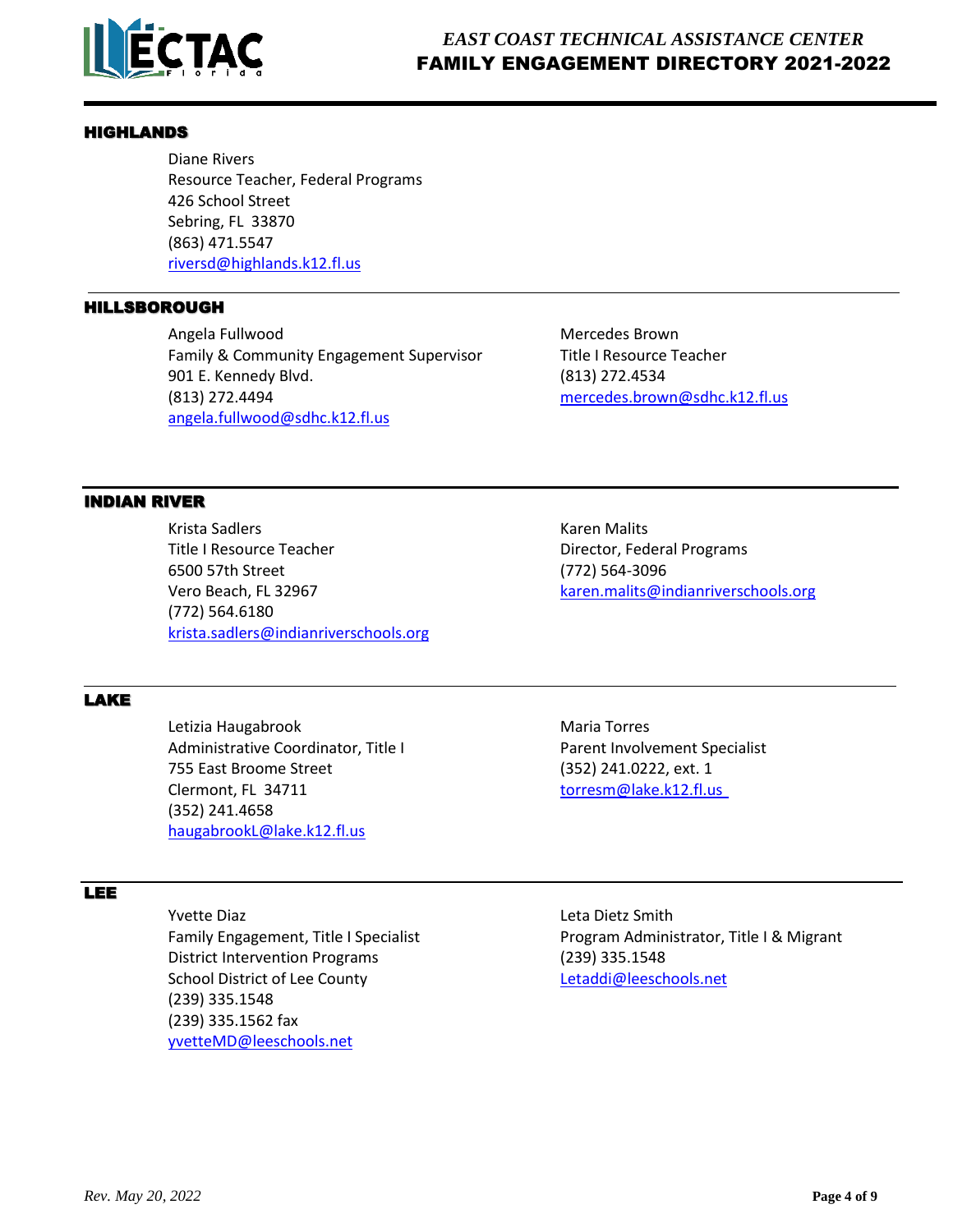

## MANATEE

Megan Johnson TBD Title I Coordinator Title I Specialist 2501 63rd Avenue E. (941) 751-6550 Bradenton, FL 34203 [@manateeschools.net](mailto:sinclairh@manateeschools.net) (941) 751-6550 ext. 2066 [johnson9m@manateeschools.net](mailto:johnson9m@manateeschools.net)

### MARTIN

**Shela Khanal, Director Community Community Community Community Community Community Community Community Community** Title I, Migrant and ELL Services (772) 219.1200 x30278 500 East Ocean Blvd. The Contract of the Contract of the Contract of the Contract of the Blvd. Georged@martin.k12.fl.us Stuart, FL 34994 (772) 219.1200 x30277 Casey Vasko [khanals@martin.k12.fl.us](mailto:khanals@martin.k12.fl.us) Parent Liaison

(772) 219.1200 [vaskoc@martin.k12.fl.us](mailto:vaskoc@martin.k12.fl.us)

#### **MONROE**

 Elizabeth Hogan Family Engagement Coordinator 241 Trumbo Road Key West, FL 33040 (305) 293.1400 x53370 [elizabeth.hogam@keysschools.com](mailto:elizabeth.hogam@keysschools.com)

#### OKEECHOBEE

Heather Siler-Dobbs TBD Director, Grants & Special Programs **Resource Teacher** Resource Teacher (863) 462.5000, ext. 1059 (863) 462.5000, ext. [heather.siler-dobbs@okee.k12.fl.us](mailto:heather.siler-dobbs@okee.k12.fl.us) [@okee.k12.fl.us](mailto:jenningst@okee.k12.fl.us)

#### ORANGE

Glenna Wyatt **Shawn Sanchez** Shawn Sanchez Senior Administrator, Community & Family Outreach Program Specialist Orange County Public Schools (407) 317.3200 ext. 2002086 445 West Amelia Street Orlando, FL 32801 [shawn.sanchez@ocps.net](mailto:shawn.sanchez@ocps.net) (407) 317.3200 Ext. 2004592 [glenna.wyatt@ocps.net](mailto:glenna.wyatt@ocps.net) Alina Davis

Program Specialist (407) 317.3200 ext. 2002736 [Erin.davis@ocps.net](mailto:Erin.davis@ocps.net)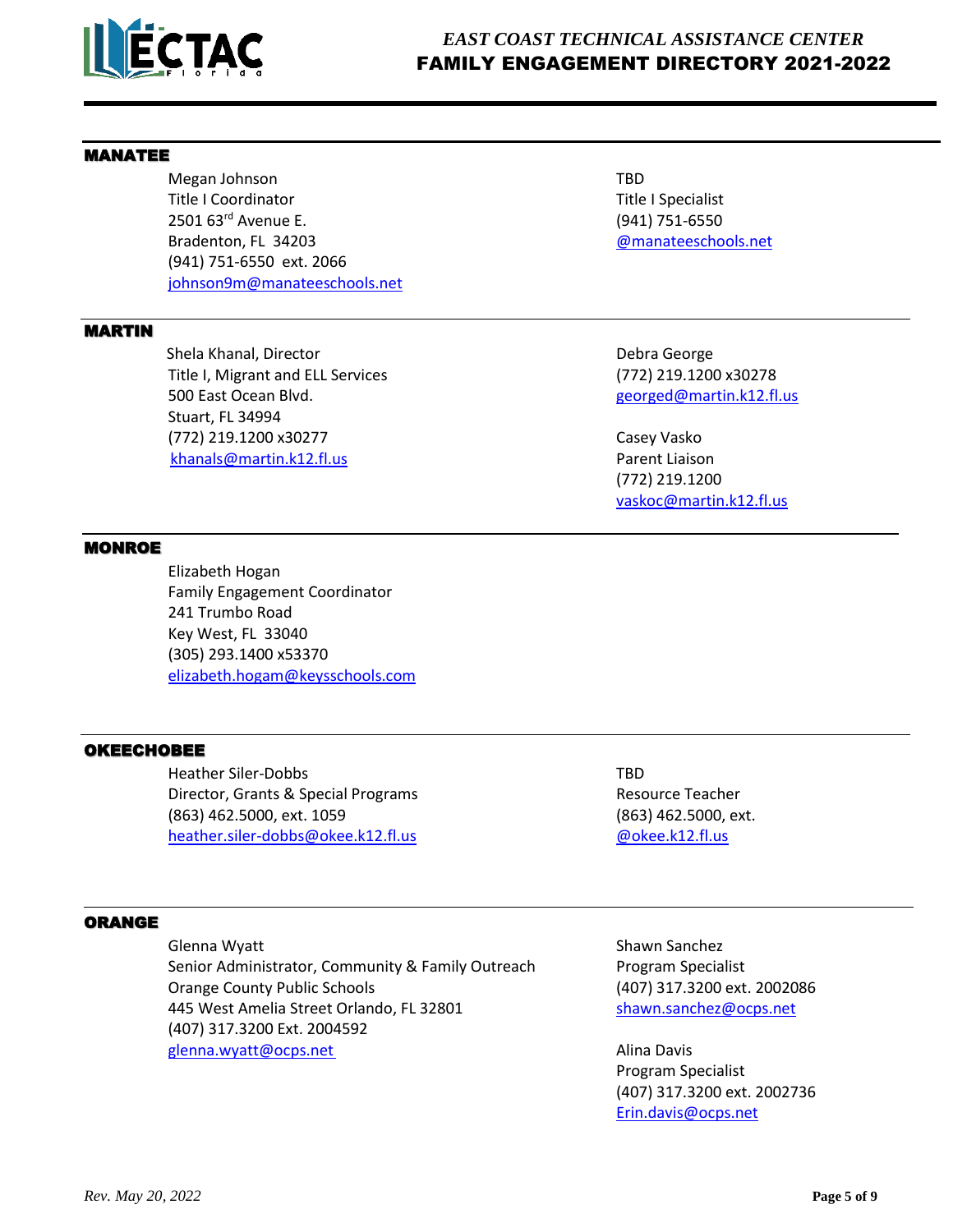

## OSCEOLA

Leslie Campbell, Director of Special Programs Lizette Robles Osceola County **Education Specialist** County **Education Specialist** 1200 Vermont Avenue (407) 870.4934 St. Cloud, Florida 34769 lizette.robles@osceolaschools.net (407) 870.4934 [leslie.campbell@osceolaschools.net](mailto:leslie.campbell@osceolaschools.net)

#### PALM BEACH

Sandra Sanchez Family engagement Specialist (561) 434.8609 [Sandra.sanchez.2@palmbeachschools.org](mailto:Sandra.sanchez.2@palmbeachschools.org)

#### PASCO

Hannah Medawattage Parent Involvement Educator Pasco County School District 7227 Land O' Lakes Blvd Land O'Lakes, FL 34638 (813) 794.2708 [hmedawat@pasco.k12.fl.us](mailto:hmedawat@pasco.k12.fl.us)

## PINELLAS

Amy Brown Title I Parent Resource Teacher Pinellas County Schools 301 4th Street SW, Largo, FL 33770 (727) 588-6412 [brownamyL@pcsb.org](mailto:brownamyL@pcsb.org)

# POLK

 Aly Dort Title I Parental Involvement Coordinator 1927 S. Floral Avenue Bartow, FL 33831 (863) 510.3603 Fax: (863) 534.0657 [alyson.dort@polk-fl.net](mailto:alyson.dort@polk-fl.net)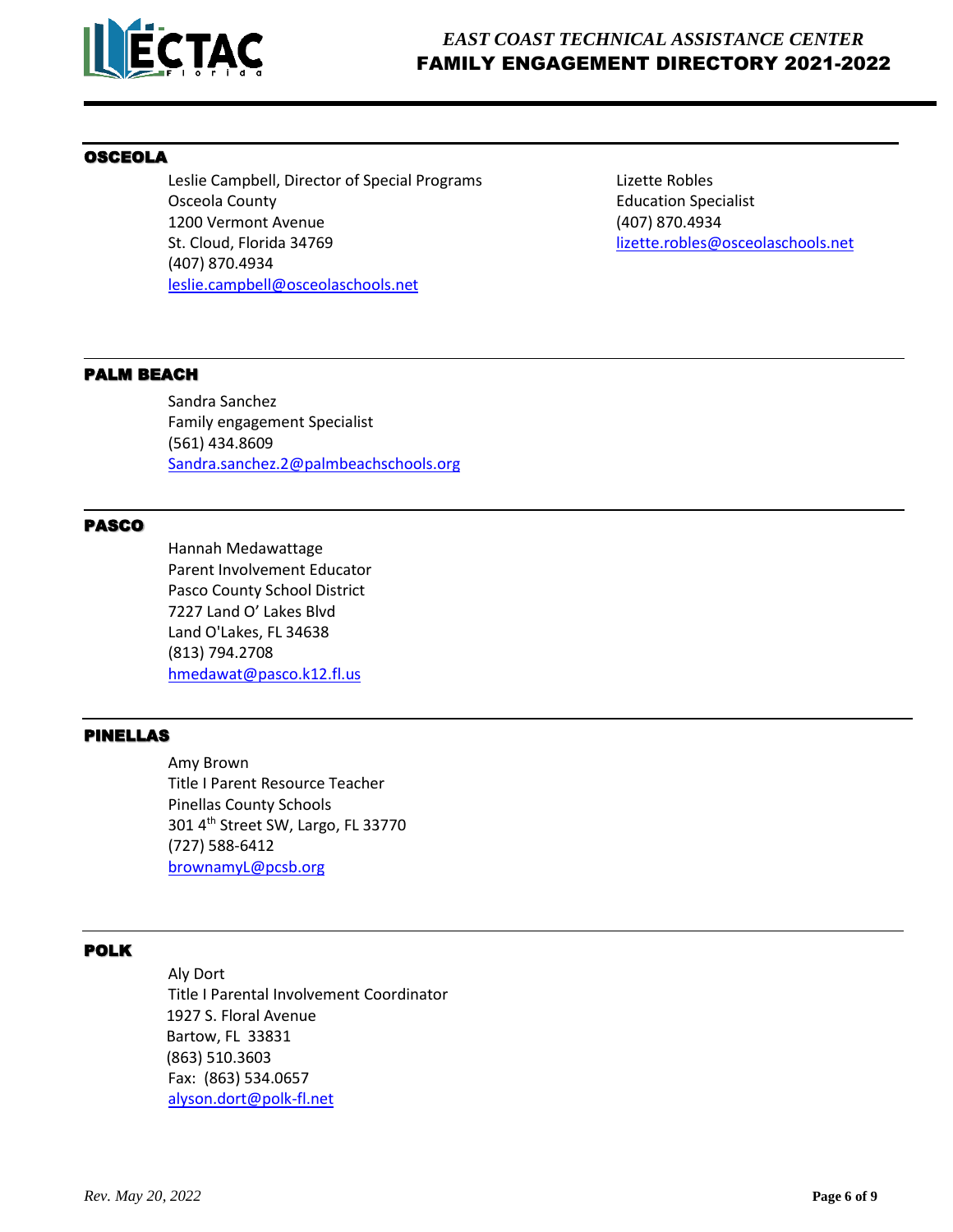

#### PUTNAM

Dr. Melissa Coleman Director of Federal Programs Putnam County School District 1416 McClellan Street Palatka, FL 32177 (386) 329-0543 cell [mcoleman@my.putnamschools.org](mailto:mcoleman@my.putnamschools.org)

## ST. JOHNS

Martine Smith Family and Parent Engagement Program Specialist 40 Orange Street St. Augustine, FL 32084 (904) 547-8967 [martine.smith@stjohns.k12.fl.us](mailto:martine.smith@stjohns.k12.fl.us)

## ST. LUCIE

Dr. Jodie Certosimo Title I Coordinator 501 N.W. University Blvd. Port St. Lucie, FL 34986 (772) 429.3642 [jodie.certosimo@stlucieschools.org](mailto:jodie.certosimo@stlucieschools.org)

## **SARASOTA**

Tara Konrardy **Tara Konrardy TBD** 1960 Landings Blvd (941) 927.9000 ext. 31145 Sarasota, FL 34231 [@sarasotacountyschools.net](mailto:elijah.hodge@sarasotacountyschools.net) (941) 927.9000 ext. 34641 [tara.konrardy@sarasotacountyschools.net](mailto:tara.konrardy@sarasotacountyschools.net)

SEMINOLE

TBD TBD 1101 Bay Avenue (407) 320.0367 office Sanford, FL 32771 [@scps.k12.fl.us](mailto:villanrz1@scps.k12.fl.us) (407) 320.3968 [@scps.k12.fl.us](mailto:pendervz@scps.k12.fl.us)

Supervisor, State & Federal Projects **Administrator, Parent & Family Engagement** 

Family Engagement Specialist Compliance & Family Engagement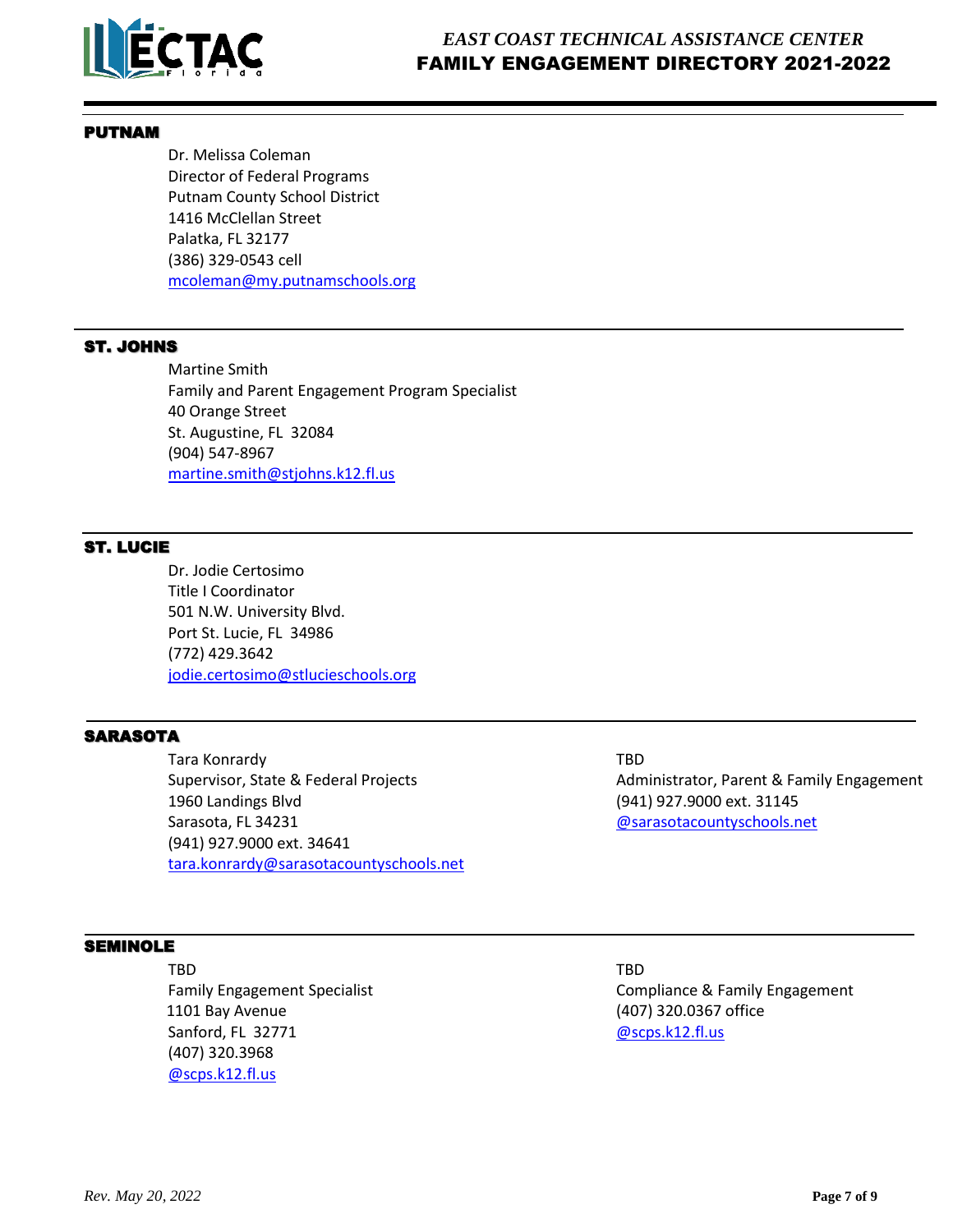

## SUMTER

Dana Williams Carmen Ferris Director of Elementary Education & Title I Sumter County Schools Sumter County School District 2680 West CR 476 2680 West CR 476 Bushnell, FL 33513 Bushnell, FL 33513 (352) 793.2315 ext. 50206 (352) 793.2315 ext. 50204 FAX (352) 793.4180 [dana.williams@sumter.k12.fl.us](mailto:dana.williams@sumter.k12.fl.us) [carmen.ferris@sumter.k12.fl.us](mailto:carmen.ferris@sumter.k12.fl.us)

#### SUWANNEE

 Angel Hill Coordinator, Parent & Family Engagement Suwannee County School District 1740 Ohio Avenue S. Live Oak, FL 32064 (386) 647-4648 [angel.hill@suwannee.k12.fl.us](mailto:angel.hill@suwannee.k12.fl.us)

## UNION

**Stacey Rimes** Marie Pittman Director, Curriculum and Accountability Secretary Union County School District (386) 448-5106 55 SW 6<sup>th</sup> Street Fax (386) 496.4818 Lake Butler, FL 32054 **big and the set of the set of the set of the set of the set of the set of the set of the set of the set of the set of the set of the set of the set of the set of the set of the set of the set of the** (386) 448-5052 Fax (386) 496.4818 [rimess@union.k12.fl.us](mailto:rimess@union.k12.fl.us)

## VOLUSIA

Sheila Rees TBD Project Manager, Parent Involvement Facilitator, Parent Education Volusia County Schools (386) 822.7896, ext. 336 E. Highbanks Road **and Communist Communist Communist Communist Communist Communist Communist Communist Communist Communist Communist Communist Communist Communist Communist Communist Communist Communist Communist Commu**  Debary, FL 32713 (386) 822.7896, ext. 33224/44740 Neville Schouburgh Fax: (386) Facilitator, Parent Education [srees@volusia.k12.fl.us](mailto:srees@volusia.k12.fl.us) (386) 822.7896, ext. 33229/44737

[nhschoub@volusia.k12.fl.us](mailto:nhschoub@volusia.k12.fl.us)